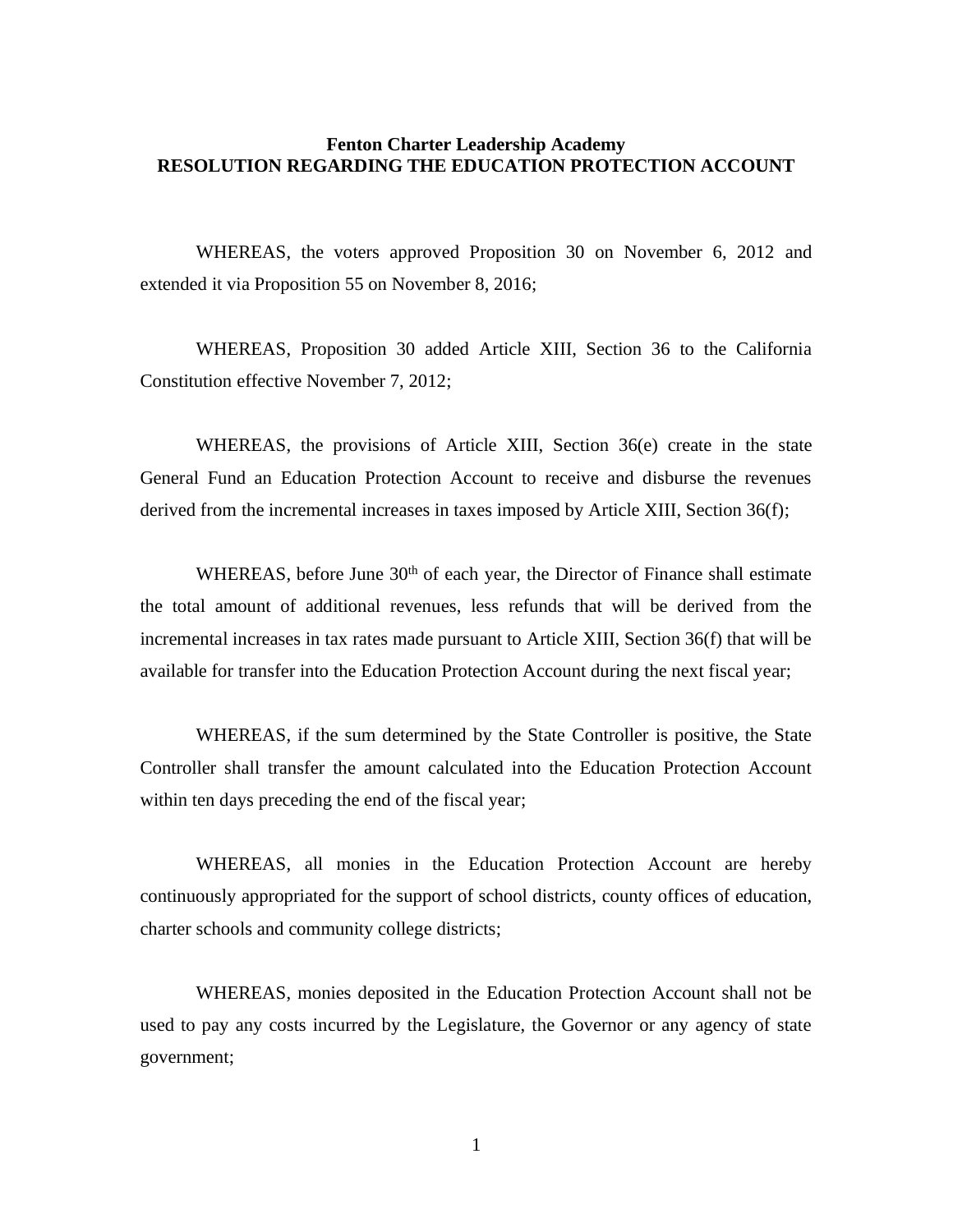WHEREAS, a community college district, county office of education, school district, or charter school shall have the sole authority to determine how the monies received from the Education Protection Account are spent in the school or schools within its jurisdiction;

WHEREAS, the governing board of the Fenton Charter Leadership Academy shall make the spending determinations with respect to monies received from the Education Protection Account in open session of a public meeting of the governing board;

WHEREAS, the monies received from the Education Protection Account shall not be used for salaries or benefits for administrators or any other administrative cost;

WHEREAS, each community college district, county office of education, school district and charter school shall annually publish on its Internet website an accounting of how much money was received from the Education Protection Account and how that money was spent;

WHEREAS, the annual independent financial and compliance audit required of community college districts, county offices of education, school districts and charter schools shall ascertain and verify whether the funds provided from the Education Protection Account have been properly disbursed and expended as required by Article XIII, Section 36 of the California Constitution;

WHEREAS, expenses incurred by community college districts, county offices of education, school districts and charter schools to comply with the additional audit requirements of Article XIII, Section 36 may be paid with funding from the Education Protection Act and shall not be considered administrative costs for purposes of Article XIII, Section 36.